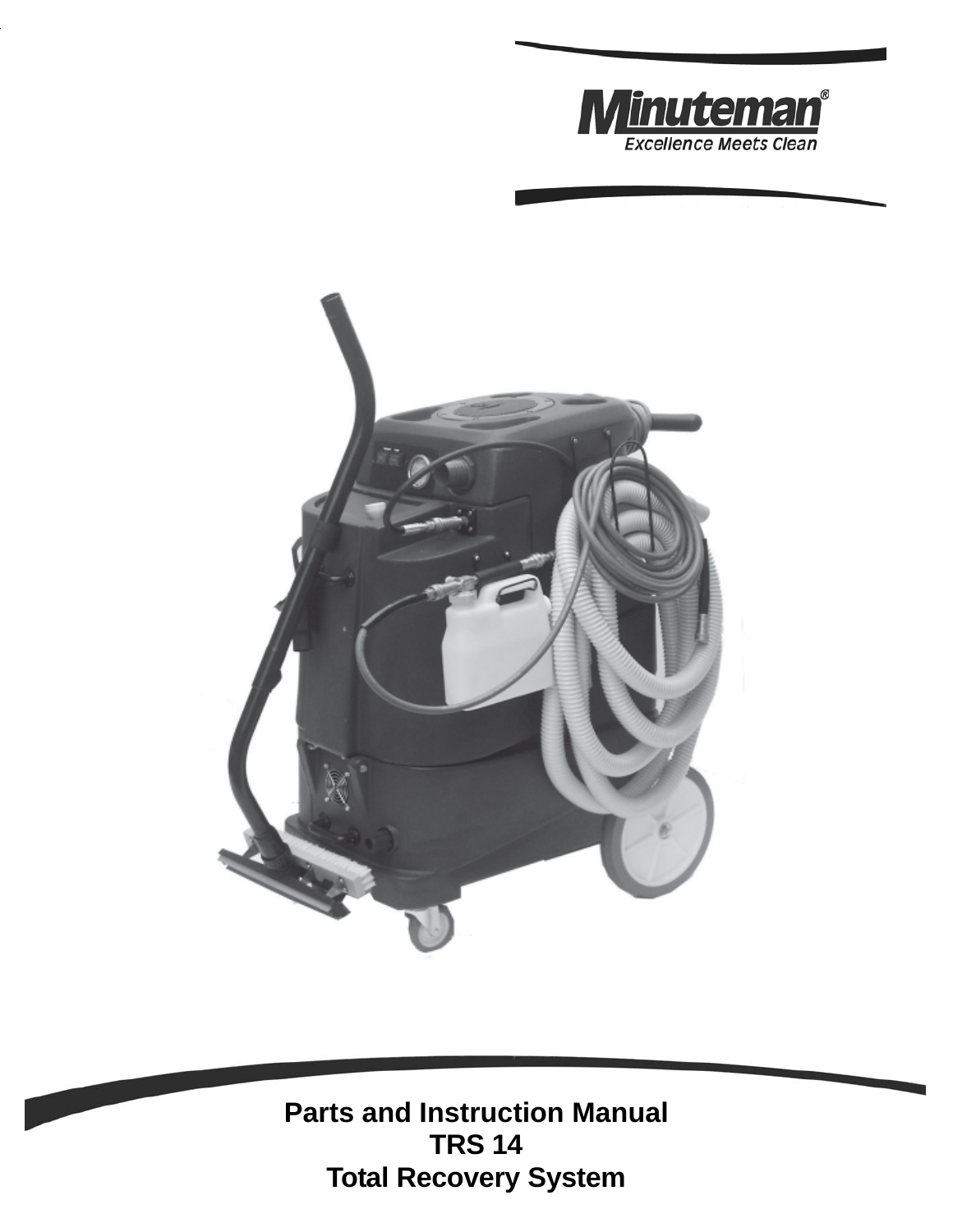This manual is furnished with each new *MINUTEMAN TRS 14* . This provides the necessary operating and preventive maintenance instructions. Operators must read and understand this manual before operating or servicing this machine.

This machine was designed to give you excellent performance and efficiency. For best results and minimal cost, please follow the general guidelines below:

- **·** Operate the machine with reasonable care.
- **·** Follow the manufacturers suggested maintenance instructions as provided in this booklet.
- **·** Use original Minuteman supplied parts.

#### **TECHNICAL SPECIFICATIONS**

| <b>Model</b> | <b>TRS 14</b>           |
|--------------|-------------------------|
| Model No.    | TRS14115                |
| Vac Motor    | 3 Stage 1 HP            |
| Water Lift   | 80''(203cm)             |
| Capacity     | 14 gal. (53L)           |
| Flow         | 250 psi at nozzle, 1gpm |
| Wheels       | 12" (30.5cm)            |
| Casters      | 5''(13cm)               |
| Length       | 32" (81cm)              |
| Width        | 43" (109cm)             |
| Height       | 25" (63.5cm)            |
|              |                         |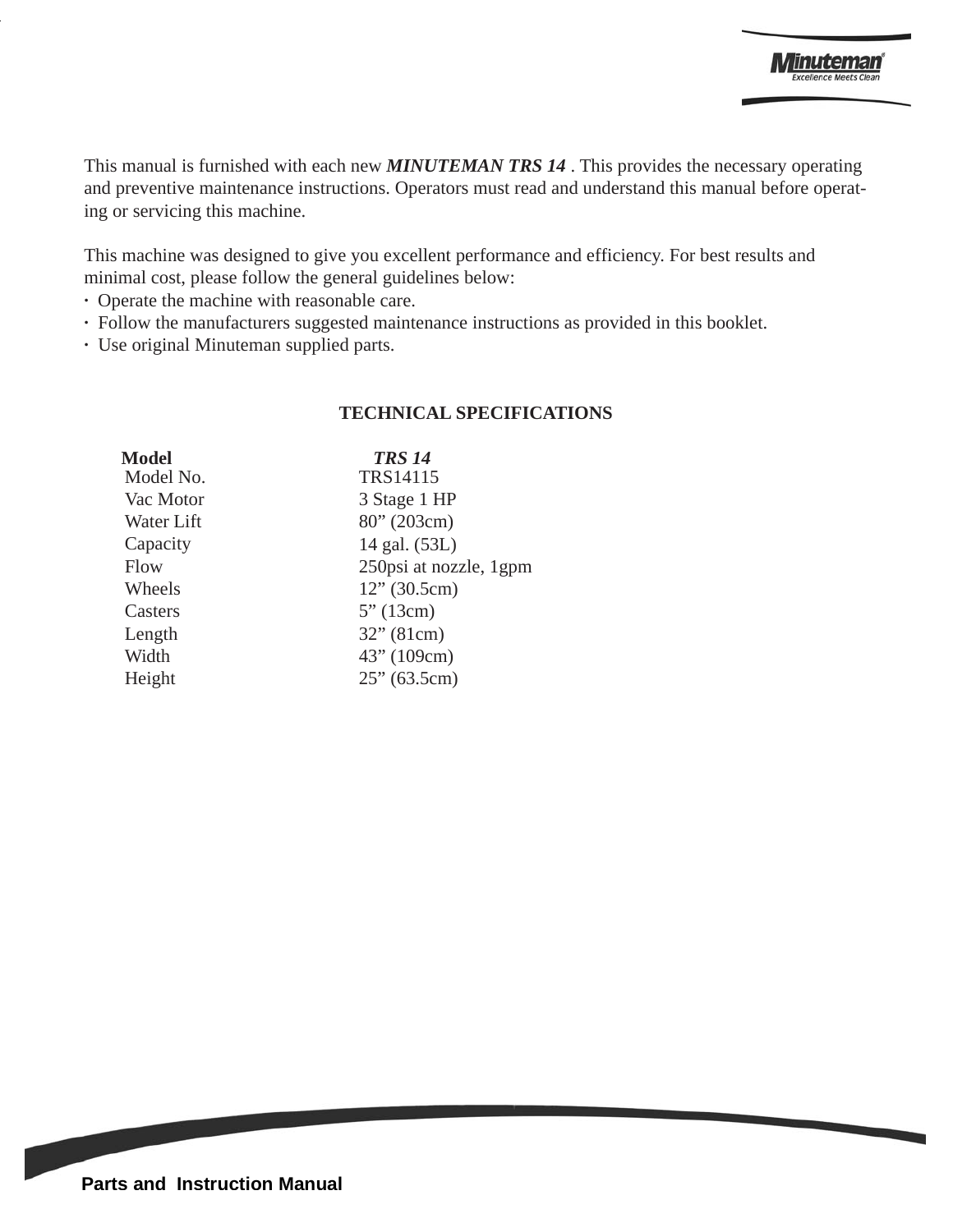# **Contents**

| Minuteman International Made Simple Commercial Limited Warranty  12 |  |
|---------------------------------------------------------------------|--|

**Contract Contract Contract Contract Contract Contract Contract Contract Contract Contract Contract Contract Co**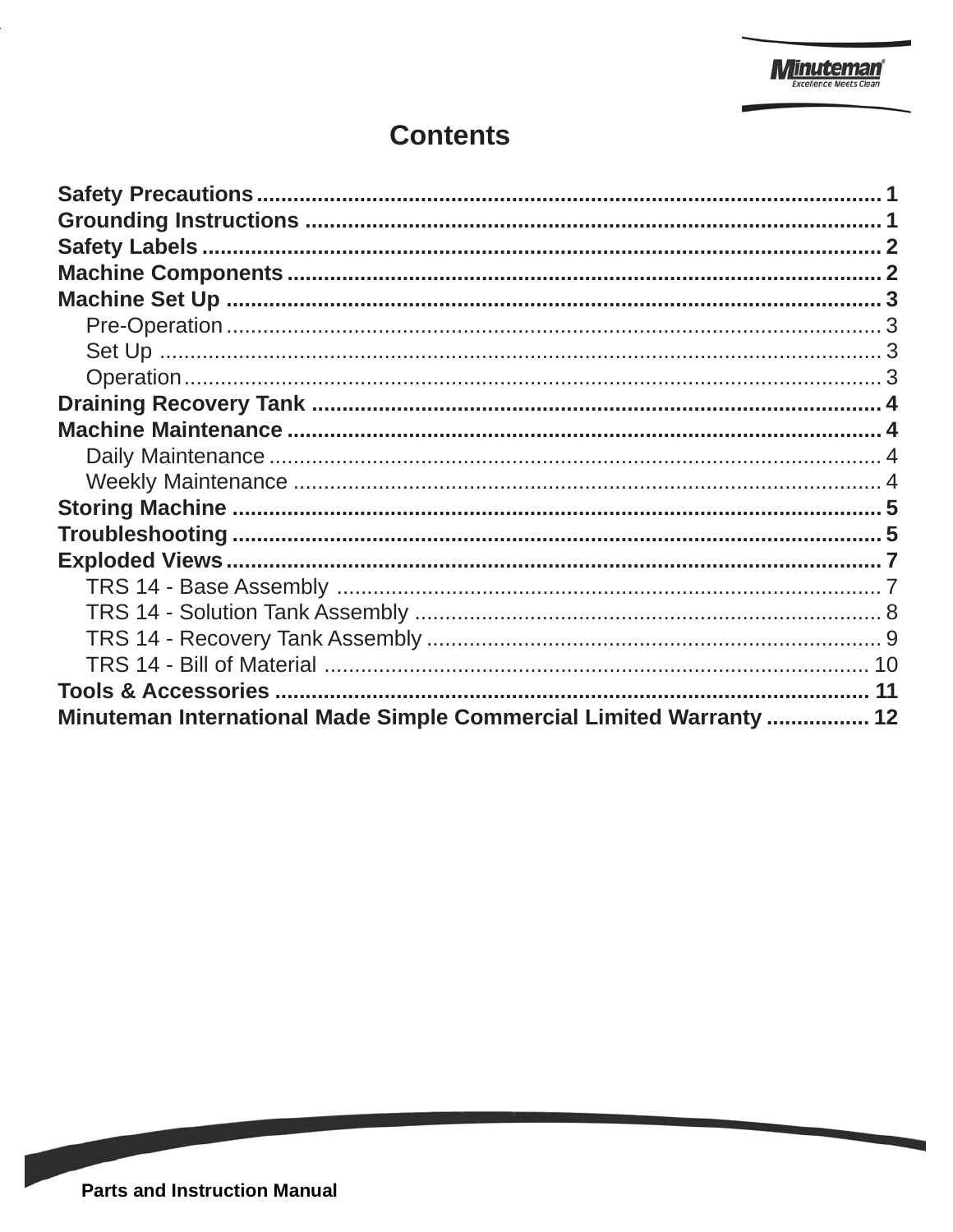### **Safety Precautions**

This machine is intended for commercial use. Use only recommended cleaning solutions and accessory tools.

All operators must read, understand and practice the following safety precautions.

The following safety alerts symbols are used throughout this manual as indicated in their description:

**AL WARNING:** To warn of hazards or unsafe practices which could result in severe personal injury or death.

**FOR SAFETY:** To identify actions which must be followed for safe operation of equipment.

The following information signal potentially dangerous conditions to the operator or equipment:

#### **FOR SAFETY:**

- **1. Do not operate machine: -Unless trained and authorized. -Unless operator manual has been read and understood.**
	- **-In flammable or explosive areas.**
	- **-Unless cord is properly grounded.**
	- **-With damaged cord or plug.**
	- **-If not in proper operating condition.**
	- **-In outdoor areas.**
	- **-In standing water.**

**-With the use of an extension cord.**

- **2. Before operating machine:**
	- **-Make sure all safety devices are in place and operate properly.**
- **3. When using machine:**
	- **-Do not run machine over cord.**
	- **-Do not pull machine by plug or cord.**
	- **-Do not pull cord around sharp edges or corners**
	- **-Do not unplug by pulling on cord.**
	- **-Do not stretch cord.**
	- **-Do not handle plug with wet hands.**
	- **-Keep cord away from heated surfaces.**
	- **-Report machine damage or faulty operation immediately to your distributor.**
	- -**Follow mixing and handling**

**instructions on chemical containers.**

- **4. Before leaving or servicing machine: -Turn off machine. -Unplug cord from wall outlet.**
- **5. When servicing machine:**
	- **-Unplug cord from wall outlet.**
		- **-Avoid moving parts.**
		- **-Do not wear loose jackets, shirts, or sleeves.**
		- **-Use manufacturer supplied or approved replacement parts.**

 **WARNING: Hazardous Voltage. Shock or electrocution can result. Always unplug machine before servicing.**

 **WARNING: Flammable materials can cause an explosion or fire. Do not use flammable materials in tank(s).**

 **WARNING: Flammable materials or reactive metals can cause an explosion or fire.**

# **Grounding Instructions**

**Machine must be grounded. This machine is equipped with a cord having an equipment-grounding conductor and grounding plug. The plug must be plugged into an appropriate outlet that is properly installed in accordance with all local code and ordinances. Do not remove ground pin; if missing, replace plug before use.**



**Parts and Instruction Manual Page 1**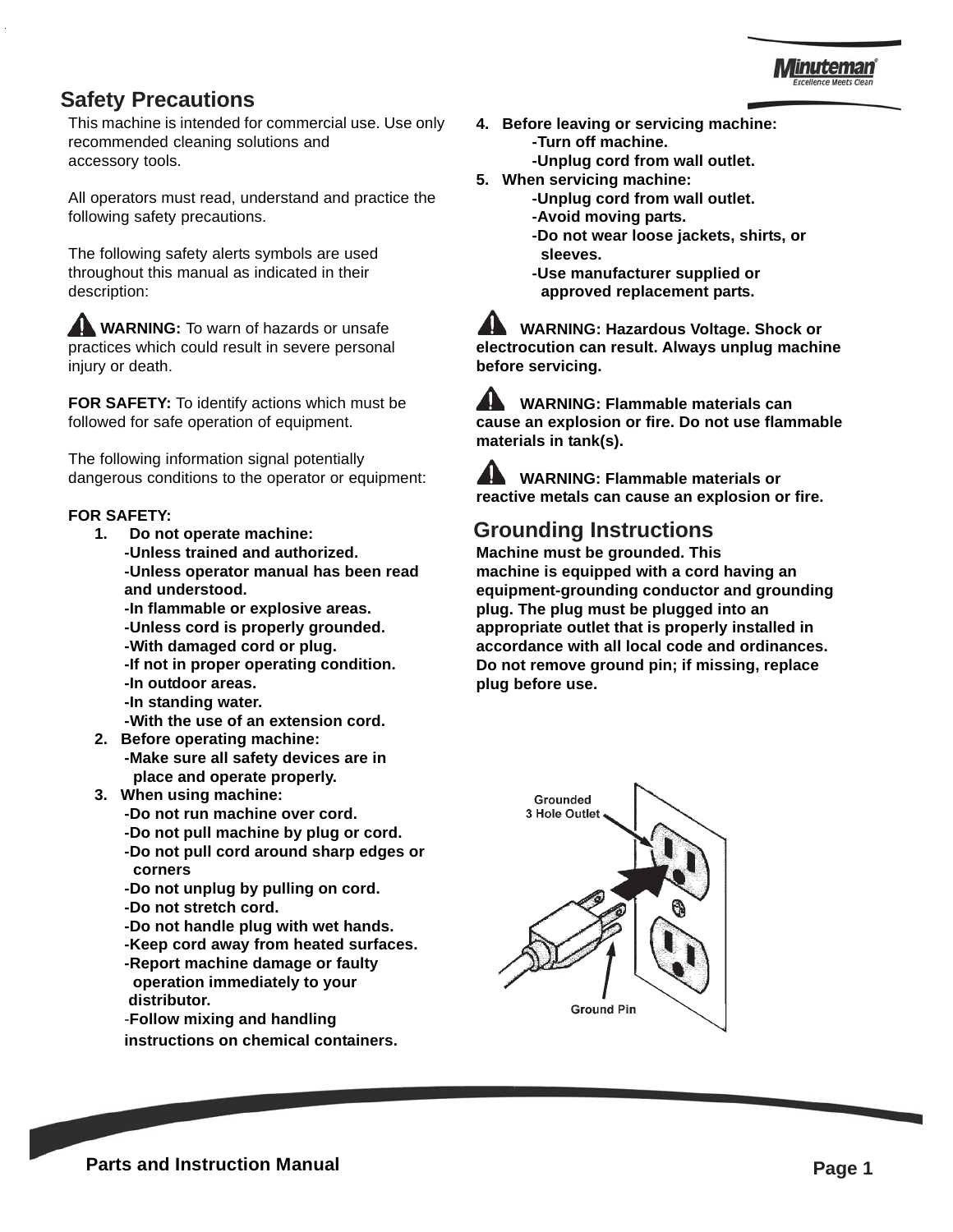# **Safety Labels**

The safety labels appear on the machine in various locations. Replace labels if they become damaged or cannot be read.

 **WARNING: Flammable materials can cause an explosion or fire. Do not use flammable materials in tank(s). Flammable materials or reactive metals can cause explosion or fire.**

 **WARNING LABEL- Located on back. Label warns operator of safe practices of equipment**

### **Machine Components**

- **A RECOVERY TANK**
- **B VACUUM HOSE CONNECTOR**
- **C SOLUTION HOSE CONNECTOR**
- **D SOLUTION TANK**
- **E MOTOR HOUSING/BASE**
- **F PRIME VALVE**
- **G PRESSURE REGULATOR**

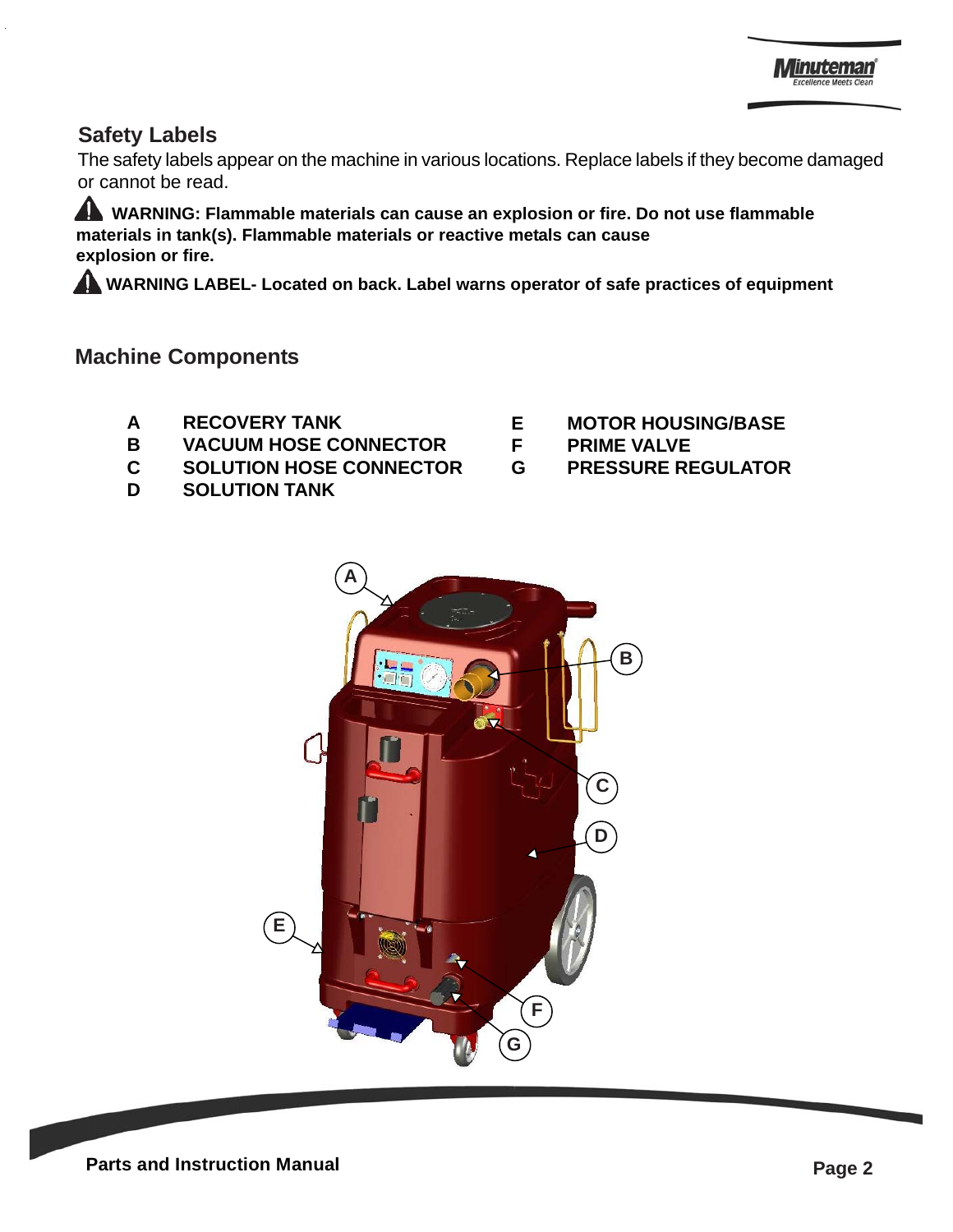# **Machine Set Up**



### **Pre-Operation**

- 1. Vacuum and remove all debris.
- 2. Perform MACHINE SETUP procedures.
- 3. Inspect power cord for damage.

### **Set Up**

- 1. Carefully check carton for signs of damage. Report damage at once to freight carrier. The machine is shipped fully assembled and is ready for use.
- 2. Open lid of solution tank. Fill solution tank with water or approved cleaning agent.

 **WARNING: Flammable materials can cause an explosion or fire. Do not use flammable solutions or materials in tank(s).**

**FOR SAFETY: When using machine, follow mixing and handling instructions on chemical containers.**

**ATTENTION: If using powdered cleaning chemicals, mix prior to adding.**

3. Attach solution hose. (Located front of machine.)

**NOTE: Make sure the quick disconnects snap together firmly. As you do this, always inspect hoses for cracks or fraying. Do not use if hoses are damaged.**

- 4. Attach other end of solution hose to wand.
- 5. Attach vacuum hose to recovery tank.
- 6. Locate a 20 Amp dedicated power circuit, and plug the machine cord in. The outlets must be properly grounded. Plugging into an ungrounded or improper outlet can result in equipment damage, fire, and/or harm to the operator. NEVER DISABLE THE GROUND PIN, AS SERIOUS PROBLEMS CAN RESULT!

#### **FOR SAFETY: Do not operate machine unless cord is properly grounded.**

**FOR SAFETY: Do not operate machine with the use of an extension cord.**

#### **Operation**

- 1. Turn pump switch to "Hi Pressure" setting.
- 2. Step lightly on Power Prime for 30 seconds to prime pump completely. Use regulator adjustment to set pump at desired pressure on gauge.
- 3. Hook up your auto fill and pump out hoses to the appropriate connections on the back of the machine.
- 4. Switch on Pump-Out pump. NOTE: Pump will not begin to operate until tank is partially filled. The pump out is controlled by a sensor in the tank. MAKE SURE YOUR PUMP OUT HOSE IS SECURED TO A DRAIN.
- 5. Attach Auto Fill hose to a water inlet, such as a sink or a garden hose. Turn on the water at medium to medium low pressure. Monitor solution tank as it fills for the first time, to ensure that the Auto Fill shuts off correctly.
- 6. Switch on both Vacuum 1 and Vacuum 2
- 7. Begin cleaning. As you clean, monitor your tank levels. The clean water tank should never be run empty, and the dirty water tank should never be run full.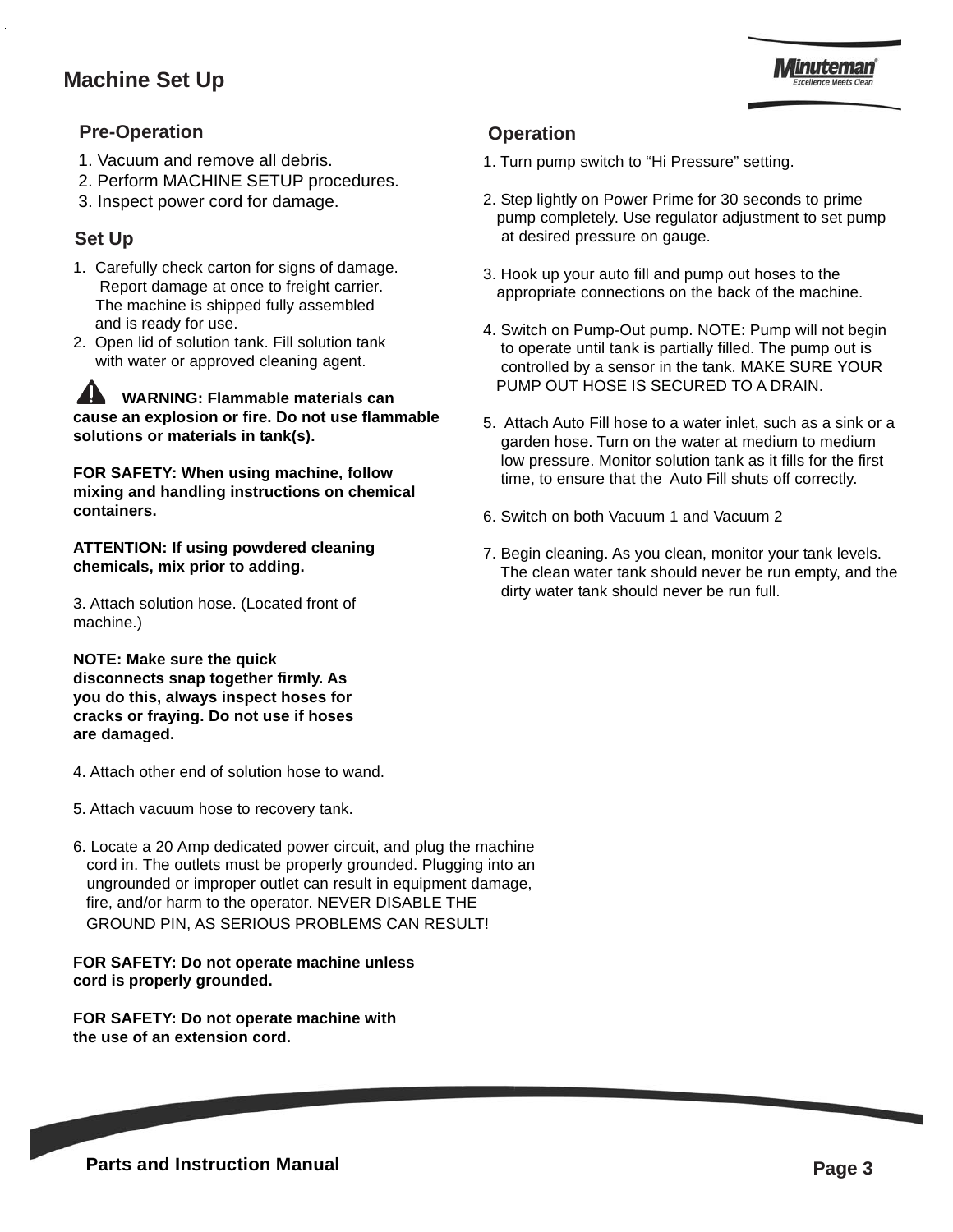### **WARNING: Flammable materials or reactive metals can cause an explosion or fire. Do not pick up.**

- 1. Work away from outlet and power cord to prevent cord damage.
- 2. Use a recommended foam control solution in the recovery tank to prevent vacuum motor damage. Periodically check for excessive foam buildup in solution tank.
- 3. To clean heavily soiled areas, repeat cleaning path from different direction.
- 4. When ball float shuts off vacuum, it is time to empty the dirty water from the recovery tank, and refill solution tank.

**NOTE:** When cleaning upholstery, always check cleaning instructions sewn in furniture by manufacturer

5. After cleaning, relieve water pressure from tool before disconnecting hose. Squeeze trigger for five seconds after turning main power switch off.

# **Draining Recovery Tank**

**FOR SAFETY**: When servicing machine, unplug cord from wall outlet.

- 1. Turn machine off and unplug power cord.
- 2. Remove solution & vacuum hose
- 3. Lift up drain valve lever to empty solution tank.

### **Machine Maintenance**

To keep machine in good working condition, simply follow machine's daily and weekly maintenance procedures.

**FOR SAFETY**: When servicing machine, unplug cord from wall outlet.

### **Maintenance**

#### **DAILY:**

- 1. Empty and rinse out recovery tank thoroughly.
- 2. Wipe off power cord and check for damage, replace if necessary. Coil cord neatly after use.
- 3. Clean machine with an all purpose cleaner and damp cloth.

#### **Weekly Maintenance**

(EVERY 20 HOURS OF OPERATION)

- 1. Flush solution system with a system maintainer to dissolve normal chemical buildup.
	- a. Pour 7.5L (2 gal) of hot water 60°C (140°F) into solution tank. Add system maintainer according to mixing instructions on bottle

#### **FOR SAFETY: When using machine, follow mixing and handling instructions on chemical containers.**

- b. Operate machine for one minute.
- c. Shut off machine and allow remaining solution to break down chemical buildup overnight.
- d. Next day, spray out remaining solution and flush system with 11L (3gal) of clean water.
- 2. Inspect vacuum hoses for holes and loose cuffs.
- 3. Inspect spray pattern for clogging. If clogged, remove spray tips and soak them in a recommended liquid neutralizer for up to six hours. To remove spray tip, twist spray tip body counter-clockwise. Do not use pointed objects to unplug tips, damage will occur.
- 4. Lubricate wheels with water resistant oil.
- 5. Inspect machine for water leaks and loose hardware.
- 6. Remove float shut-off screen from recovery tank and clean.

**Parts and Instruction Manual Page 4 Page 4**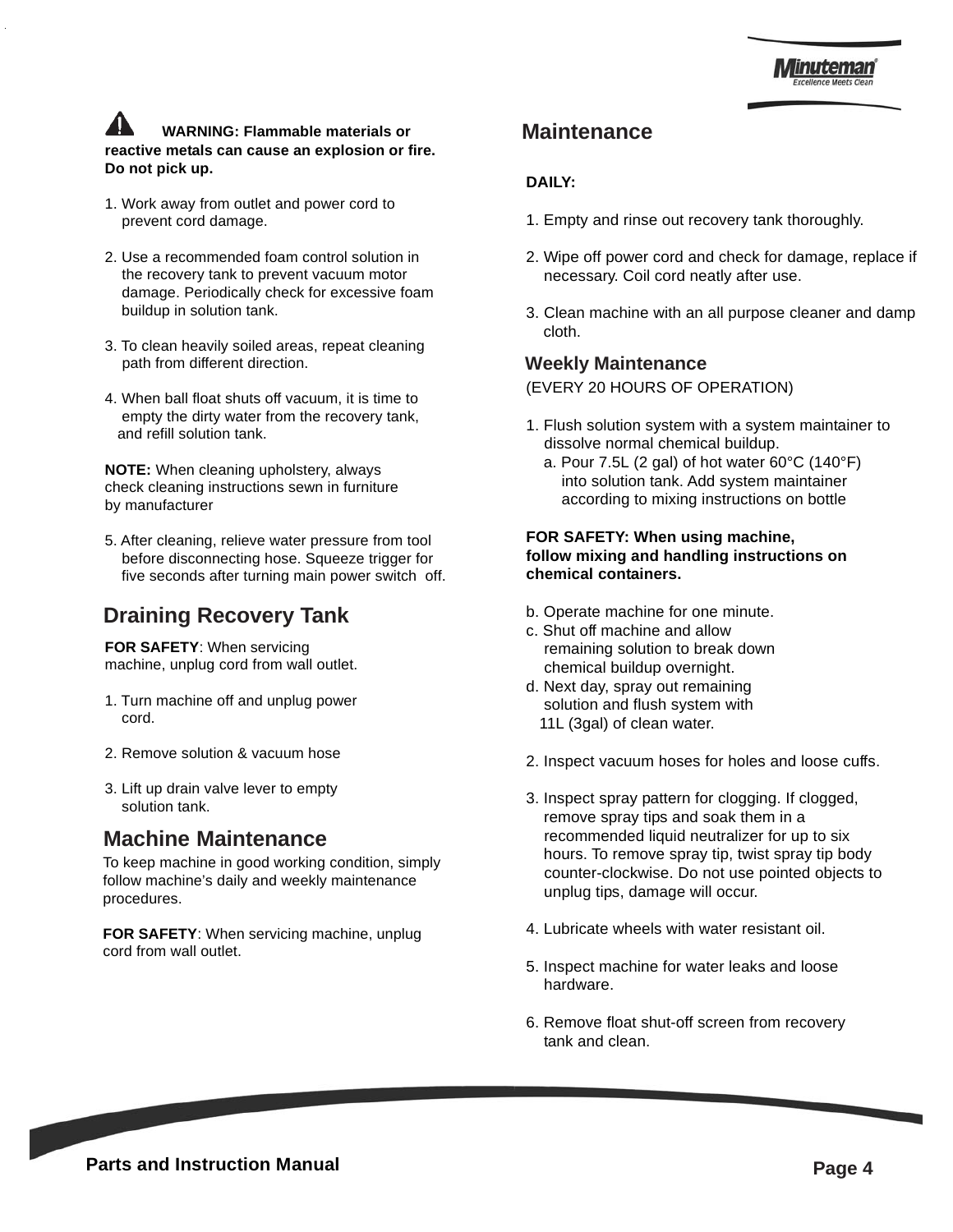# **Storing Machine**



1. Before storing machine, be certain to completely drain and

rinse tanks of all water and solution.

- 2. Drain and dry the vacuum hose as well, using the drain hose provided
- 3. Store machine in a dry area in the upright position.
- 4. Open recovery tank cover to promote air circulation

# **Troubleshooting**

#### **SYMPTOM: UNIT WILL NOT TURN ON:**

- PROBLEM: Not plugged in.
- SOLUTION: Plug machine in proper outlet.
- PROBLEM: Circuit breaker has popped.
- SOLUTION: Reset circuit breaker. Make sure no other items are running on the same circuit as machine. Outlet must be a 15-amp circuit.
- PROBLEM: Wire from power cord has become disconnected from terminal block.
- SOLUTION: Reattach wire to terminal block.

#### **SYMPTOM: PUMP IS NOT RUNNING PROPERLY:**

- PROBLEM: Quick disconnects are not completely locked together. SOLUTION: Snap quick disconnects firmly together.
- PROBLEM: The solution tank is empty.
- SOLUTION: Fill the solution tank up with a premixed detergent.

#### PROBLEM: Jet on tool is clogged.

SOLUTION: Clean jet with soft wire brush or remove jet and flush clean.

#### PROBLEM: Filters are clogged. SOLUTION: Remove filters and rinse clean with water.

- PROBLEM: Brass check valve is stuck. SOLUTION: Replace with new check valve.
- PROBLEM: Pump wire has become disconnected.
- SOLUTION: Reconnect wire.
- PROBLEM: Switch on switch plate is bad. SOLUTION: Replace switch.
- PROBLEM: Pump motor brushes are worn out. SOLUTION: Replace pump.

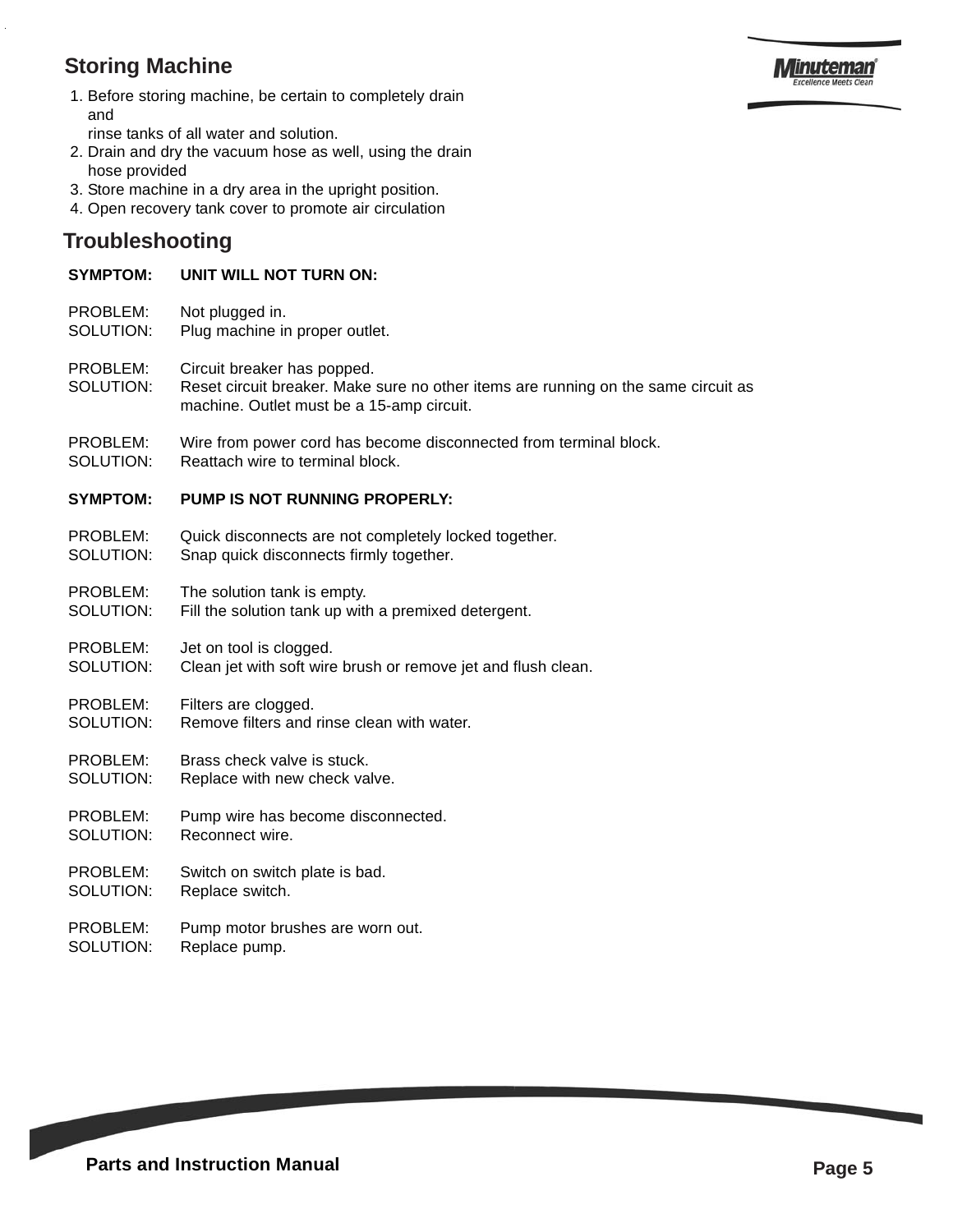

#### **SYMPTOM: VACUUM MOTOR IS NOT WORKING PROPERLY:**

PROBLEM: Hose not connected tightly to upholstery tool or machine. SOLUTION: Connect hose tightly.

- PROBLEM: Drain valve is not shut completely.
- SOLUTION: Close drain valve completely.
- PROBLEM: Vacuum tank lid is not on tightly. SOLUTION: Secure the vacuum tank tightly.
- PROBLEM: Ball float is shut off. SOLUTION: Empty the vacuum tank of all wastewater.
- PROBLEM: Water is coming out of vacuum motor.
- SOLUTION: Use a low foaming detergent.
- PROBLEM: Floor wand is clogged with hair, carpet fibers and or debris. SOLUTION: Clean floor wand.
- PROBLEM: Ball float is not installed correctly.
- SOLUTION: Make sure that ball float is firmly installed on the elbow.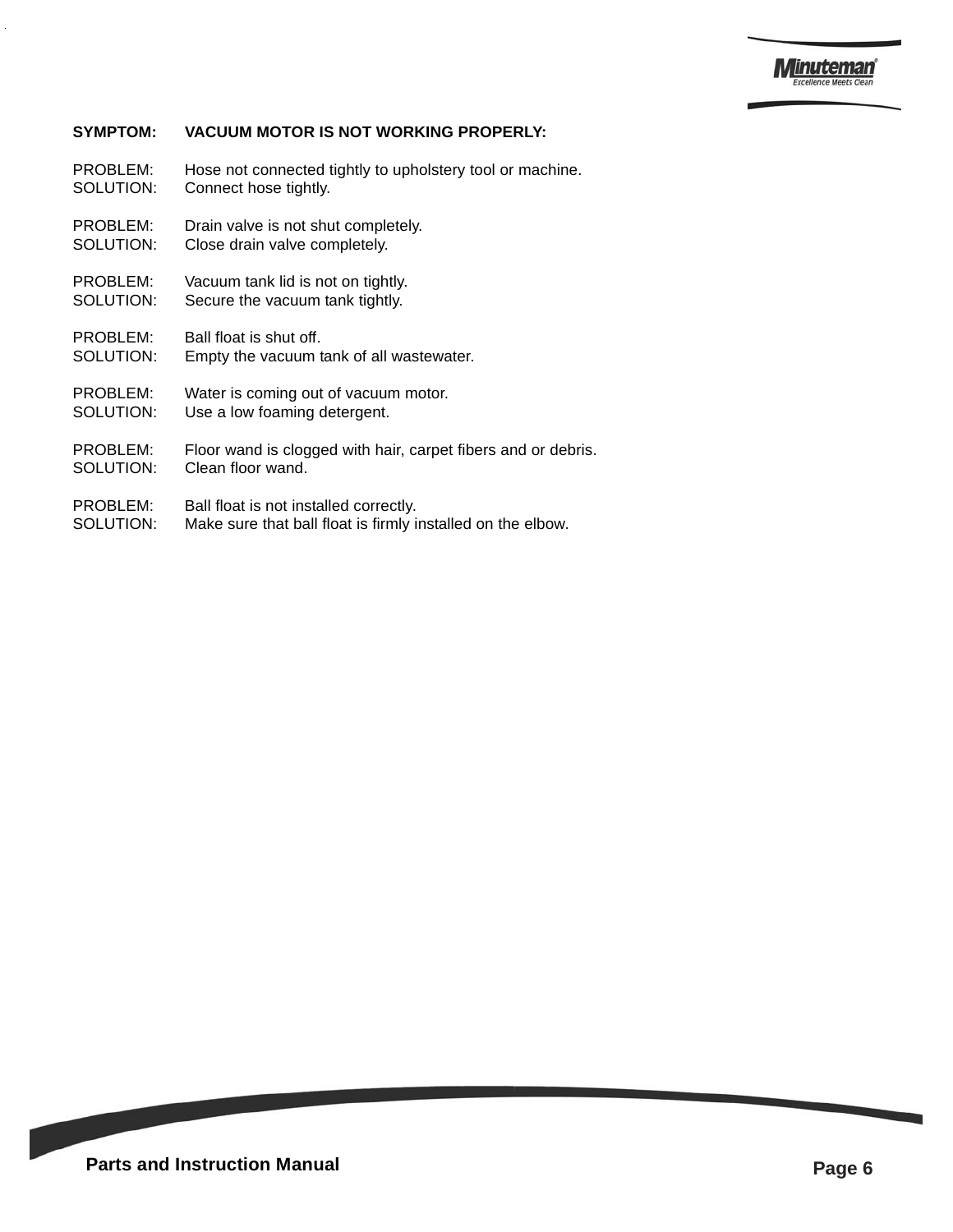# **Exploded Views**

**Minuteman** 

**TRS 14 - Base Assembly**

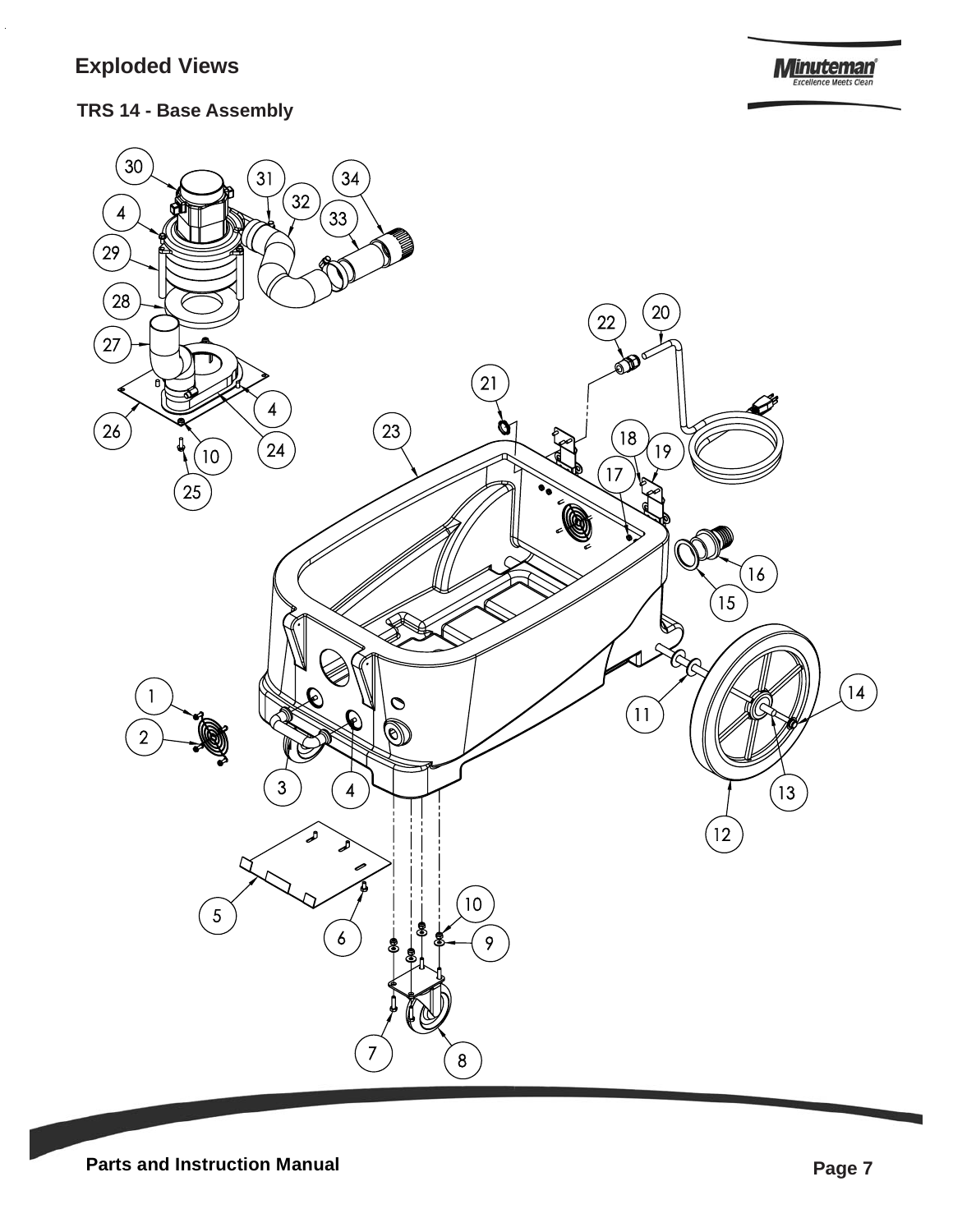**TRS 14 - Solution Tank Assembly**



**Minuteman**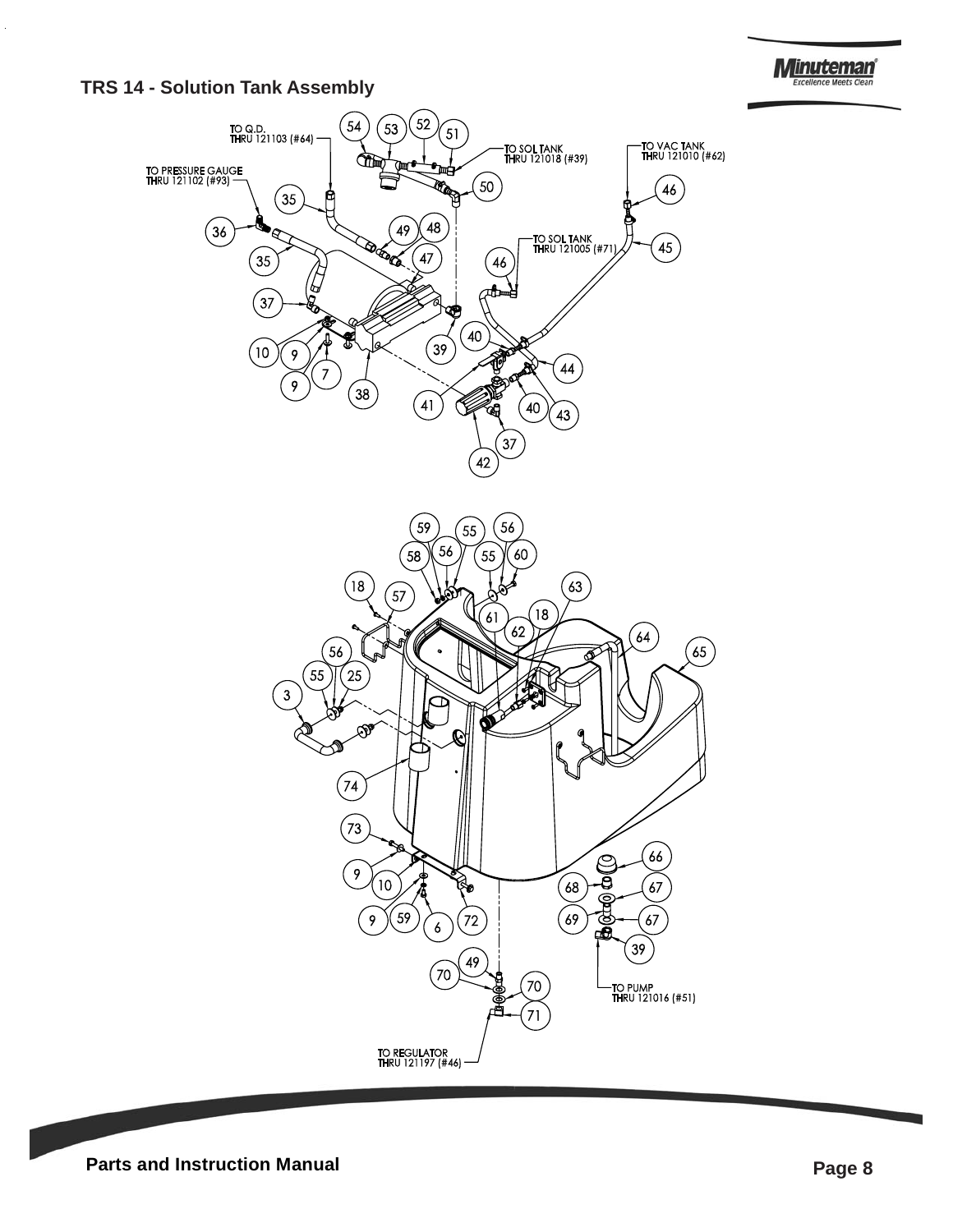#### **TRS 14 - Recovery Tank Assembly**

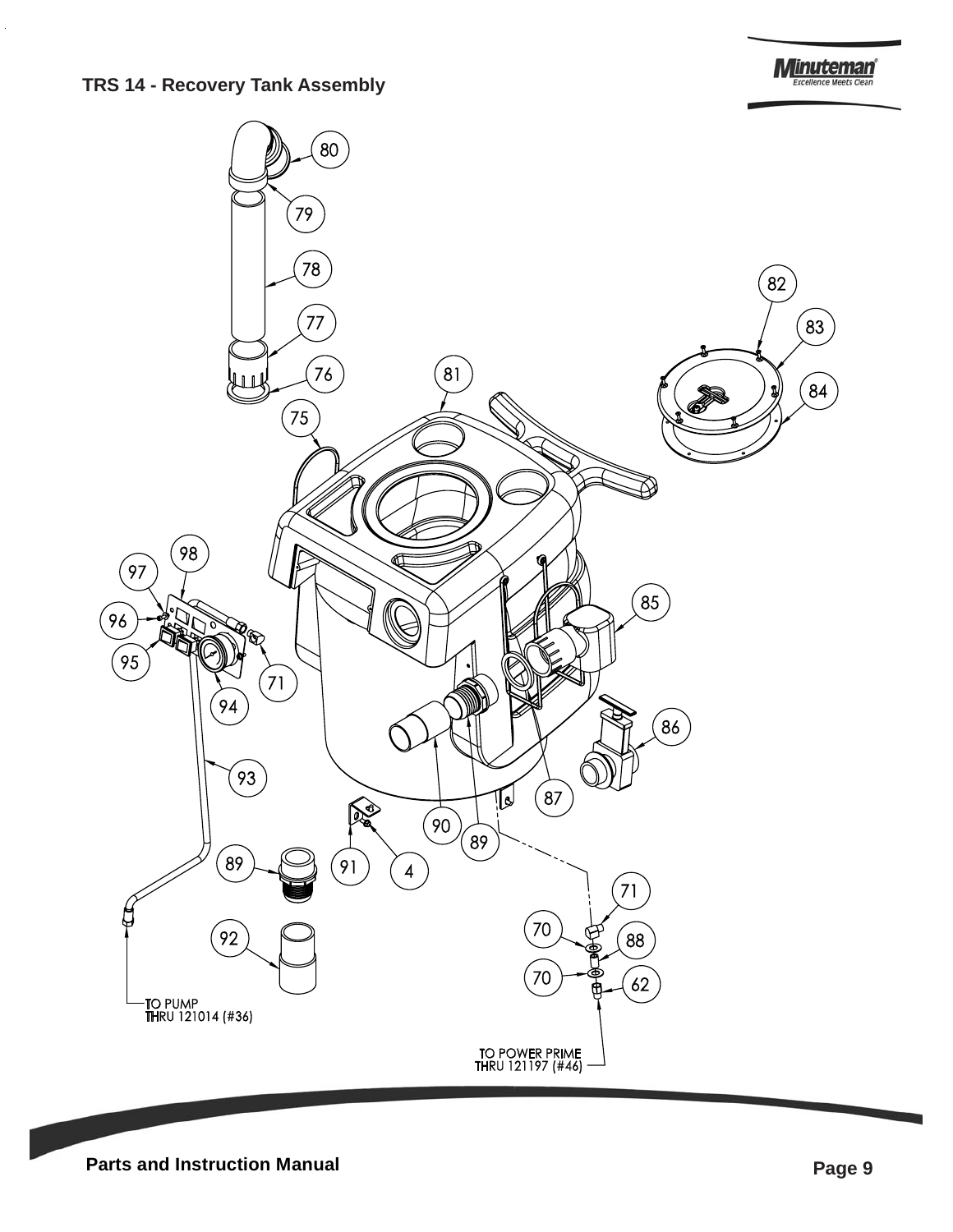|                           | Description<br>Qty. | elbow, brass, 90 deg, 1/2" barb x 3/8"mpt | adapter, brass, 1/2" barb x 3/8" fsw, ball end | sol hose, 1/2" kuri 100psi | filter, cup, in-line                                            | sol hose, 1/2" kuri 100psi | 으<br>washer, buna 1-1/8" od x 3/16"<br>G   | washer, 1/4"id x 1"od, flat, s/s<br>$\infty$        | hanger, wire for injection bottle<br>$\sim$ | nut, hex, 1/4-20 s/s<br>$ U $ 4 | ω<br>$\delta$<br>washer, 1/4" lock,                  | bolt, 1/4-20 x 1-1/4" hex head<br>$\sim$ | qd, brass, 1/4" f<br>$\overline{\phantom{0}}$ | adapter, brass, extender, 1/4" mpt x 1/4" fpt, hex<br>$\mathbf{\Omega}$ | plate, mounting, QD<br>$\overline{\phantom{0}}$ | (OAL), m x m, for Single Jet wands<br>sol hose, 45" x 1/4" | sol tank, m series                                             | filter, strainer, 1/2"        | s/s<br>washer, 11/16"id x 1-1/2"od x .075,<br>$\sim$ | bushing, brass, 1/2"mpt x 3/8" fpt, hex  | nipple, brass, 3/8" x close             | s/s<br>washer, 9/16"id x 1"od, flat,<br>4 | $\sharp$<br>elbow, brass, 90 deg, 1/4"mpt x 1/4"<br>S | bracket, front hinge, sp/fb | w<br>ø<br>bolt, 1/4-20 x 1-1/2" hex head, | velcro strap, kleen safe<br>$\mathbf{\Omega}$         | hanger, wire formed, hose         | $\overline{\phantom{a}}$<br>2.35"<br>$\overline{0}$<br>సే<br>gasket, 2" inlet polyethylene, | adaptor, pvc 2, fmsl x fmt | ้<br>ด<br>pipe, pvc,               | elbow, 2" float                      | float, 2", ball style       | vac tank, m series            | s/s<br>screw, #8 x 5/8 phil oval<br>ဖ | lid, vac tank, black,           | gasket, 7", vac lid                                              | ī۷<br>elbow, inlet assembly               | valve, drain, 1-1/2"                                         | gasket, 2" inlet       | nipple, brass, 1/4" x close                         | inlet, 2"<br>$\mathbf{\Omega}$                        | cuff, 2 x 1.5" crushproof   | Bracket, L 070-036 | cuff, 2"                            | 3000psi<br>f x fsw,<br>sol hose, 1/4" x 39", (OAL), | gauge, pressure, 2000 PS   | switch, rocker, 2 position<br>$\sim$                           | alloy<br>screw, #10-32 x 1/2" SHCS,             | washer, #8 flat, s/s                                       | plate, switch, sp, 4 hole w/gauge   |
|---------------------------|---------------------|-------------------------------------------|------------------------------------------------|----------------------------|-----------------------------------------------------------------|----------------------------|--------------------------------------------|-----------------------------------------------------|---------------------------------------------|---------------------------------|------------------------------------------------------|------------------------------------------|-----------------------------------------------|-------------------------------------------------------------------------|-------------------------------------------------|------------------------------------------------------------|----------------------------------------------------------------|-------------------------------|------------------------------------------------------|------------------------------------------|-----------------------------------------|-------------------------------------------|-------------------------------------------------------|-----------------------------|-------------------------------------------|-------------------------------------------------------|-----------------------------------|---------------------------------------------------------------------------------------------|----------------------------|------------------------------------|--------------------------------------|-----------------------------|-------------------------------|---------------------------------------|---------------------------------|------------------------------------------------------------------|-------------------------------------------|--------------------------------------------------------------|------------------------|-----------------------------------------------------|-------------------------------------------------------|-----------------------------|--------------------|-------------------------------------|-----------------------------------------------------|----------------------------|----------------------------------------------------------------|-------------------------------------------------|------------------------------------------------------------|-------------------------------------|
| Bill Of Material - TRS 14 | Part No.<br>ltem    | 50 121017                                 | 51 121016                                      | 52 121190                  | 53 121104                                                       | 54 121212                  | 55 121041                                  | 56 121158                                           | 57 121127                                   | 58 121161                       | 59 121160                                            | 60 121155                                | 61 121004                                     | 62 121010                                                               | 63 121122                                       | 64 121103                                                  | 65 121206                                                      | 66 121012                     | 67 121173                                            | 68 121019                                | 69 121020                               | 70 121159                                 | 71 121005                                             | 72 121068                   | 73 121202                                 | 74 121129                                             | 75 121067                         | 76 121200                                                                                   | 77 121137                  | 78 121135                          | 79 121077                            | 80 121069                   | 81 121207                     | 82 121174                             | 83 121044                       | 84 121045                                                        | 85 121194                                 | 86 121054                                                    | 87 121114              | 88 121007                                           | 89 121138                                             | 90 121121                   | 91 121119          | 92 121126                           | 93 121102                                           | 94 121201                  | 95 121028                                                      | 96 121176                                       | 97 121072                                                  | 98 121118                           |
|                           | Description<br>àty. | zinc<br>screw, #10 x 5/8" hex head,<br>∞  | guard, cooling fan, wire<br>$\sim$             | handle, breeze<br>$\sim$   | bolt, 1/4-20 x 1/2" serrated hex flange, zinc<br>$\overline{2}$ | plate, wand mount          | zinc<br>bolt, 1/4-20 x 1/2" hex head,<br>Ю | hex head, s/s<br>bolt, 1/4-20 x 1"<br>$\frac{2}{3}$ | caster, 4"<br>$\mathbf{\Omega}$             | s/s<br>washer, 1/4" flat<br>20  | , nylon insert<br>nut, lock, 1/4-20<br>$\frac{6}{5}$ | washer, axle, cut 1/2" id<br>4           | wheel, 12"<br>$\sim$                          | Breeze, M-series<br>axle, $1/2" \times 21"$<br>$\overline{ }$           | cap, axle, 1/2"<br>$\mathbf{\Omega}$            | gasket, inlet, 1.80" i.d.                                  | gray<br>$1 - 1/2$ ",<br>fitting, inlet, pvc,<br>$\overline{ }$ | zinc<br>nut, kep, #10-32<br>∞ | 1/2 phil pan<br>screw, 10-32 x<br>22                 | latch, front breeze<br>$\mathbf{\Omega}$ | 5<br>50', 14/3 gry,<br>power cord, ext, | nut, lock, 1/2" steel                     | fitting, strain relief, cord                          | base, m series              | vac<br>manifold, single                   | zinc<br>bolt, 1/4-20 x 3/4" serrated hex flange,<br>4 | plate, single manifold, 6.5" x 9" | vac hose, 2", wire reinforced                                                               | motor<br>gasket, vacuum    | vac support, 3 stage, 4-1/16"<br>ო | vac motor, 3 stage, 115V, tangential | clamp, hose, 2-1/4 DIA<br>ω | vac hose, 2", wire reinforced | pipe, pvc, 1-1/2"                     | adapter, pvc, 1-1/2" fms x fmpt | , (OAL), f x fsw, surge, 1600psi<br>hose, $3/8" \times 10"$<br>Z | elbow, brass, 90 deg, 1/4" mpt x 1/4" mpt | elbow, brass, 90 deg, 3/8"mpt x 1/4"mpt<br>$\mathbf{\Omega}$ | 115V<br>pump, 450 psi, | elbow, brass, 90 deg, 3/8"mpt x 3/8" fmpt<br>$\sim$ | $1/4"$ barb x $1/4"$ mpt<br>adapter, brass,<br>$\sim$ | valve, prime, high pressure | regulator, 450 psi | clamp, hose, 5/16-29/32<br>$\infty$ | sol hose, 1/4" kuri 150psi                          | sol hose, 1/4" kuri 150psi | 1/4" sw barb x 1/4" fpt, w/gasket<br>adapter, brass,<br>$\sim$ | plug, brass, 3/8" mpt, hex<br>$\mathbf{\Omega}$ | $3/8$ " mpt x $1/4$ "<br>bushing, brass,<br>$\overline{ }$ | nipple, brass, 1/4"m, hex<br>$\sim$ |
|                           | Part No.<br>ltem    | 121203                                    | 121061<br>$\sim$                               | 121123<br>$\infty$         | 121182<br>4                                                     | 121204<br>Ю                | 121154<br>∣అ                               | 121175<br>$\overline{ }$                            | 121128<br>$\infty$                          | 9 121157                        | 10 121162                                            | 11 121167                                | 12 121059                                     | 13 121116                                                               | 14 121052                                       | 15 121037                                                  | 16 121056                                                      | 17 121169                     | 18 121165                                            | $19$ 121124                              | 20 121031                               | 21 121163                                 | 22 121053                                             | 23 121205                   | 24 121211                                 | 25 121181                                             | 26 121117                         | 27 121192                                                                                   | 28 121038                  | 29 121125                          | 30 121021                            | 31 121051                   | 32 121213                     | 33 121214                             | 34 121058                       | 35 121195                                                        | 36 121014                                 | 37 121199                                                    | 38 121110              | 39 121018                                           | 40 121009                                             | 41 121131                   | 42 121111          | 43 121064                           | 44 121215                                           | 45 121216                  | 46 121197                                                      | 47 121198                                       | 48 121006                                                  | 49 121008                           |

#### **TRS 14 - Bill of Material**

J.

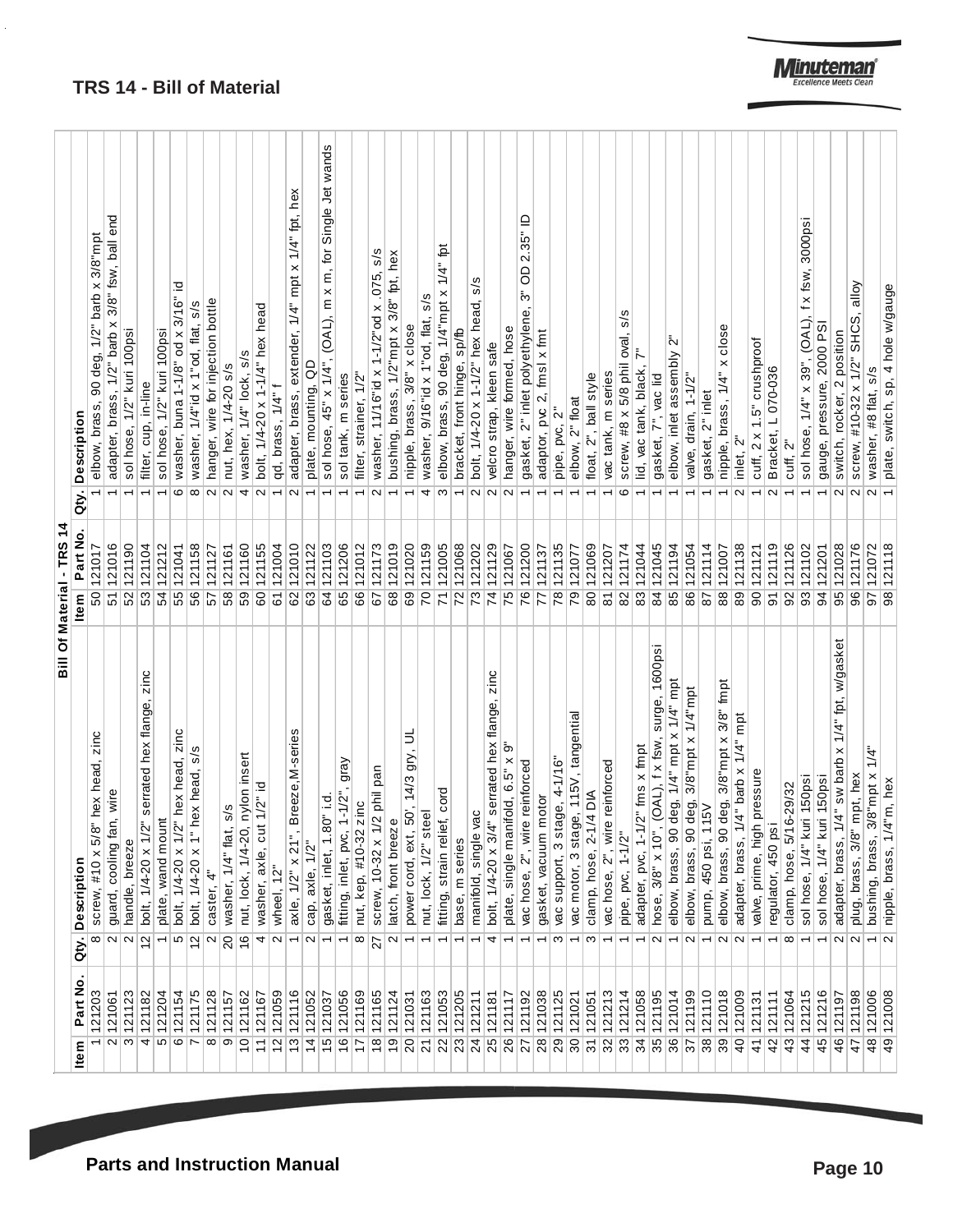### **Tools & Accessories**

|    | 121092 - TRS 14 Tool Assembly Complete |  |  |  |  |  |  |  |
|----|----------------------------------------|--|--|--|--|--|--|--|
| ╓╌ | 121089 - 1-1/2" Curved Telescopic Wand |  |  |  |  |  |  |  |
|    | 121086 - 1-1/2" Gulper Tool            |  |  |  |  |  |  |  |
|    | 121090 - Scrub & Vac Tool              |  |  |  |  |  |  |  |
|    | 121091 - 1-1/2" Vac Hose Assy 25 FT.   |  |  |  |  |  |  |  |
|    | 121082 - Faucet Fill Hose Assy         |  |  |  |  |  |  |  |

|             | 121101 - Blower Attachment          |
|-------------|-------------------------------------|
| <b>ULTP</b> | 121097 - Slimline Injection Sprayer |